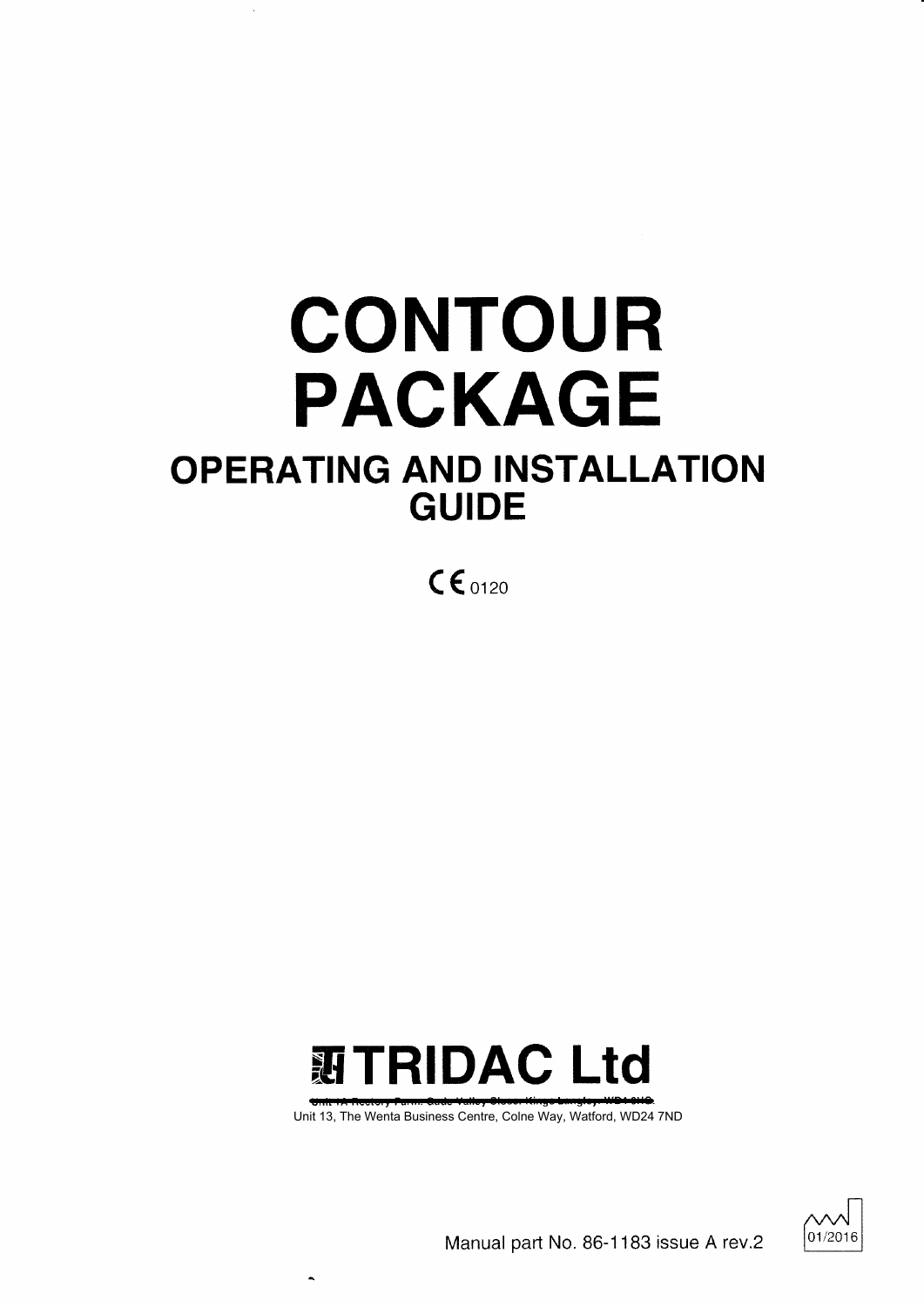## **CONTENTS**

| <b>SECTION</b> |                       | TOPIC                           | <b>PAGE</b>              |
|----------------|-----------------------|---------------------------------|--------------------------|
|                |                       | IMPORTANT SAFETY NOTE           | (i)                      |
| 1)             |                       | PRODUCT DESCRIPTION             | 1                        |
| 2)             |                       | <b>GENERAL NOTES</b>            | 1                        |
|                | 2.1)                  | General safety notes            | 1                        |
|                | 2.2)                  | Intended environment of use     | 1                        |
|                | <b>OPERATION</b>      |                                 | $\overline{2}$           |
| 3)             | 3.1)                  | Swiching ON                     | $\overline{c}$           |
|                | 3.2)                  | Mains fuse                      | $\overline{c}$           |
|                | 3.3)                  | Changing from L.H to R.H.       | $\overline{2}$           |
| 4)             |                       | SPECIFICATION and RATINGS       | 3                        |
| 5)             |                       | <b>CLEANING and MAINTENANCE</b> | $\overline{4}$           |
| 6)             | PARTS INDENTIFICATION |                                 | $\overline{4}$           |
|                | 6.1)                  | Parts ident cont.               | 4                        |
|                | 6.2)                  | Wiring layout / Fuse locations  | 5                        |
|                |                       | <b>INSTALLATION</b>             | 6                        |
| 7)             | 7.1)                  | Chair services                  | 6                        |
|                | 7.1.1)                | Pre assembled services          | 6                        |
|                | 7.2)                  | Mains input location            | $\overline{7}$           |
|                | 7.3)                  | Trionic 5 installation          | $\overline{7}$           |
|                | 7.4)                  | CSM installation                | $\overline{\mathcal{I}}$ |
|                | 7.5)                  | Operating light installation    | $\overline{7}$           |
|                | 7.6)                  | Continuation of installation    | $\overline{7}$           |
|                | 7 71                  | Tactina                         | $\overline{7}$           |

7.7) Testing

 $\ddot{\phantom{1}}$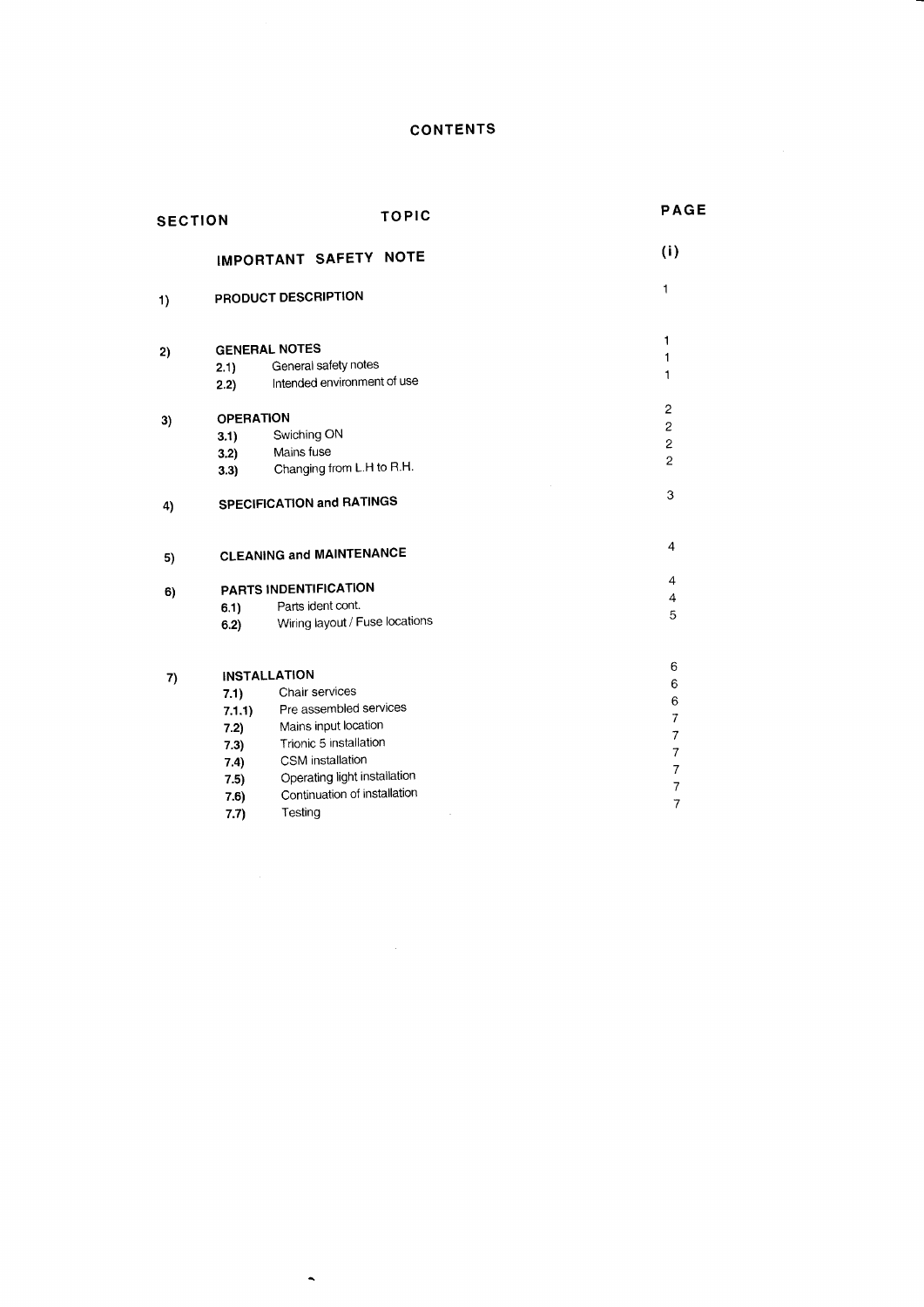## IMPORTANT SAFETY NOTE

## CHAIR MOVEMENTS

Before any chair movements are undertaken, make sure that the surrounding area is clear of obstructions, such as stools and cabinets, that may come into contact with the chair or any equipment attached to it and cause damage.

Whenever chair movements are instigated, whether MANUAL or AUTO, the operator must remain vigilant and in control until all chair movements have ceased.

NOTE: At anytime the chair is performing a AUTO movement, pressing ANY chair function button will STOP all movements INSTANTLY.

 $\ddot{\phantom{1}}$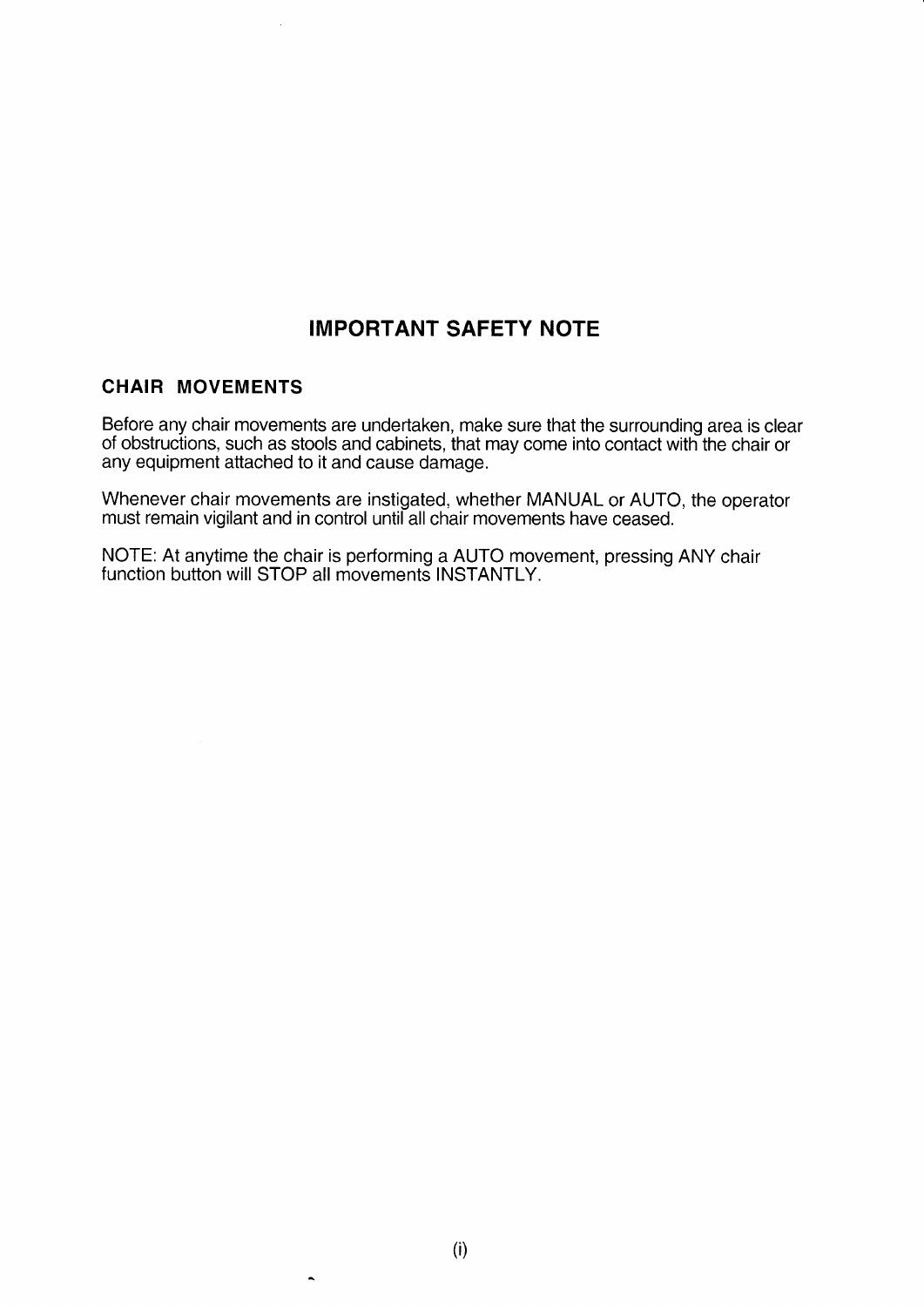## OPERATING AND INSTALLATION GUIDE. 86-1183 FOR 'CONTOUR' DENTAL EQUIPMENT PACKAGES

## 1) PRODUCT DESCRIPTION

There are two designations of 'CONTOUR' package, comprised of lhe elements shown below.

| <b>CONTOUR II Packages</b>           | CONTOUR.Next packages                |
|--------------------------------------|--------------------------------------|
| The TECNODENT ECO19 dental chair.    | The TECNODENT ECO.Next dental chair  |
| A 'Trionic 5' dental operating unit, | A 'Trionic 5' dental operating unit, |
| A 'CSM' dental spittoon.             | A 'CSM' dental spittoon.             |

Optionally a POLARIS operating light may be fitted to either package

They have be been configured in such a way, that makes it easily adaptable for left or right handed operators.

For full operating instructions, please refer to the individual manuals which were supplied with each. Their referance numbers are as follows:

ECO.Next/ECO19 chair manual, TC762400

TRIONIC 5 UNIT operating manual,86-1017

TRIONIC 5 UNIT technical supplement, 86-1018

CSM SPITTOON operating and installation, 86-1 179

POLARIS light, MAN.INST.1110.REV 05

#### 2) GENERAL NOTES

These operating instructions form an integral part of the unit. They must be kept close to the unit at all times. Precise observance of these instructions is a precondition for use of the unit for the intended purpose and for its correct operation.

New personnel must be made aware of the contents, and they should be passed on to future operating staff.

#### 2.1) GENERAL SAFETY NOTES

The Tridac 'CONTOUR' package is a dental treatment centre and intended for use only in the practice of dentistry and for use only by trained dental personnel. Please note the following:

The dental chair is an 'APPLIED PART', as are any instruments attached, their hoses could also come into contact with the patient.

ALTERATION OR MODIFICATION OF THIS EQUIPMENT MAY IMPACT UPON IT'S SAFETY AND AFFECT ITS CONFORMITY TO THE STANDARDS TO WHICH IT IS BUILT.

WARNIMG:lf this equipment is modified, appropriate inspection and testing must be conducted to ensure continued safe use of the equipment.

If any part of the enclosure(s) is dented or cracked following an impact, servicing is required before continued use.

DO NOT stand or climb on this equipment. Sit only on the chair and in the correct manner, DO NOT sit on the headrest/backrest, arms or toe of chair.

#### 2.2) INTENDED ENVIRONMENT OF USE

The 'CONTOUR' package is intended to be installed in dental surgeries in domestic, commercial, and light industrial premises, clinics and hospital dental departments. These premises must be able to maintain an ambient temperature not exceeding 35C and relative humidity of 30% to 70%.

It must be confirmed that the floor of the installation site is capable of safely supporting the weight of the chair and any other dental equipment in the area.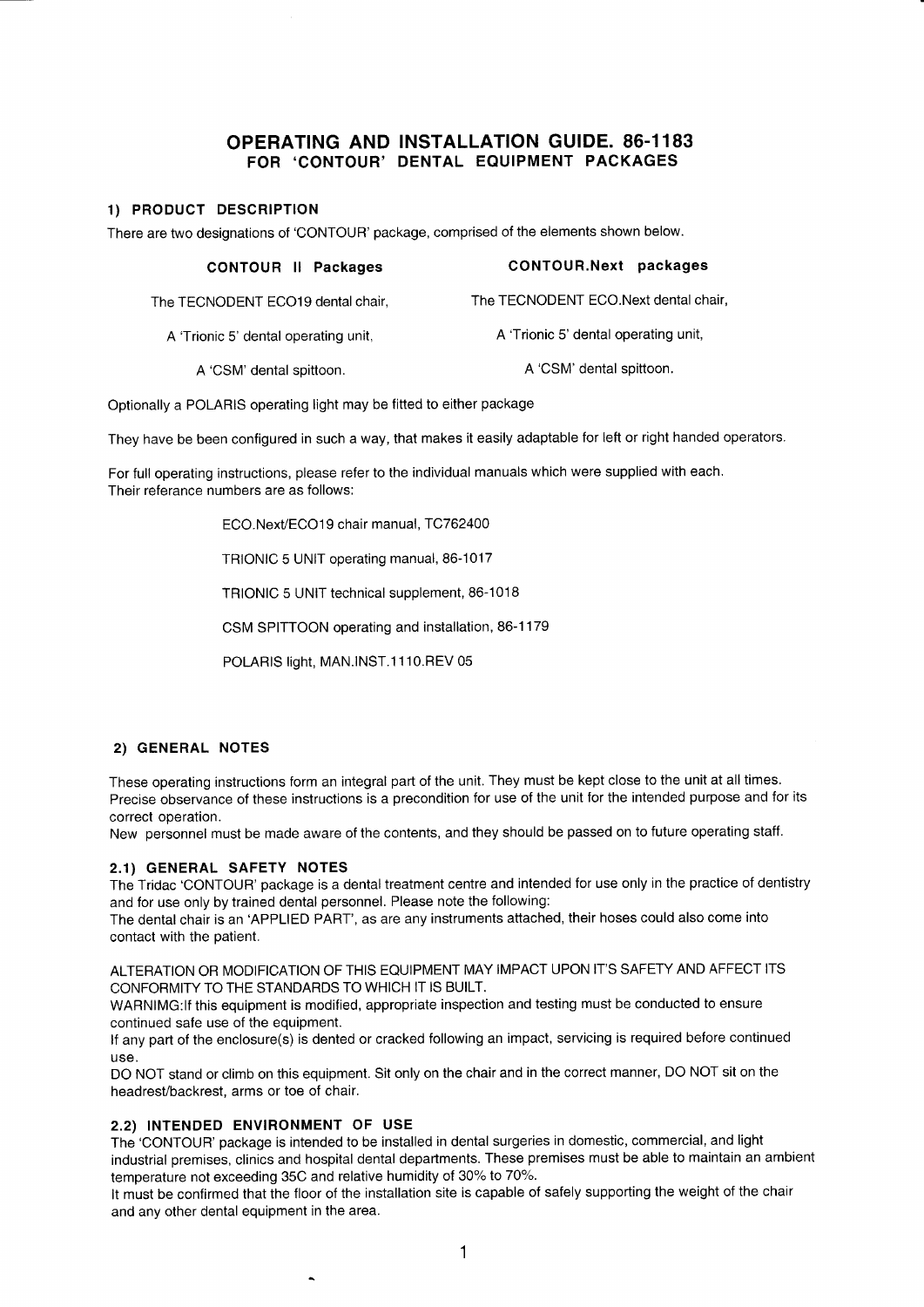## 3) OPERATION

### 3.1) Switching on the equipment

Switch on the equipment by means of the on/off mains switch located on the chair base. The green indicator light within the switch will illuminate.

Note: When leaving the surgery always switch OFF the equipment at the mains isolating switch, (not the switch on the chair), this is usually located on a nearby wall for easy access.



#### 3.2) Mains fuse

Caution: lsolate the mains electrical supply before atlempting to change the fuse.

To change the mains fuse, use a suitable flat bladed screwdriver and unscrew the fuse carrier. Only use a T 8AH 250V rated fuse as a replacement. Note, this is the only user changeable fuse on the equipment.

For further operating instructions, refer to the relavant manuals for each element.

#### 3.3) Changing from left hand to right hand

The CONTOUR equipment package is easily adaptable for left or right handed operators.

In order to change the equipment from left to right hand, first, make sure the area is clear of obstructions and that it is safe to carry out the procedure.

CAUfION, care must be taken when moving parts of the equipment so as not to cause injury either to yourself or other persons and to prevent damaging the equipment, take particular care when moving a operating light if one is fitted.

#### **Procedure**

First, lower the chair backrest aleast half way, this will give you access to the handwheel located under the knee section of the seat, removing this will free the spittoon bracket and allow you to swing the spittoon around the toe of the chair. Locate the spittoon bracket in it's new working location and refit the retaining handwheel and return the backrest to the upright position. lf a operating light is fitted, reposition the arms so that the light head can be manuevred to it's previous location.

The drill unit may now be swung around the back of the chair to it's new position.

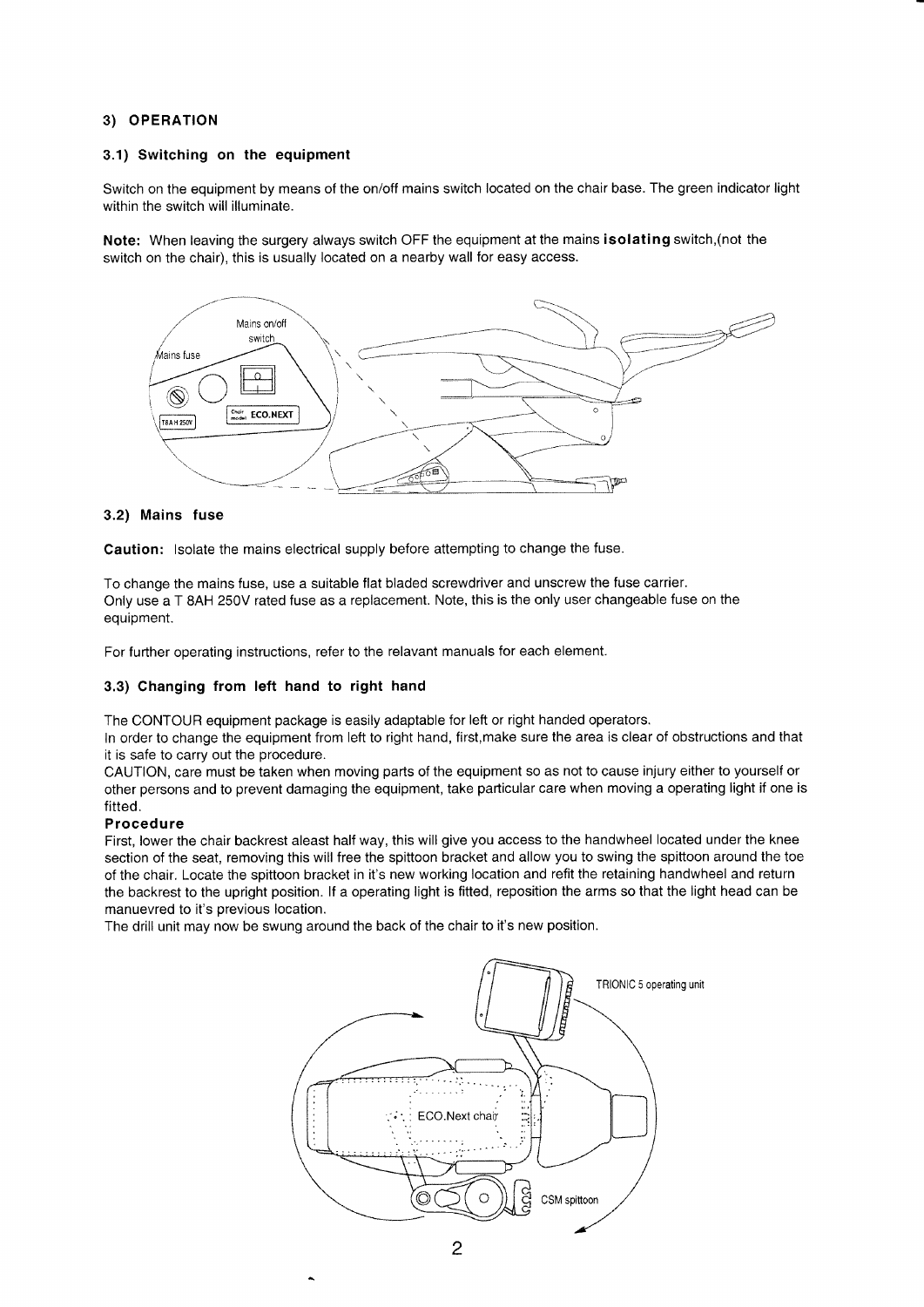## 4) SPECIFICATIONS AND RATINGS

Unit 13, The Wenta Business Centre, Colne Way, Watford, WD24 7ND<br>Manufacturer \_Tridac Ltd. U<del>nit1A Restory Farm. Gade Valley Cless. Kings Langley: Herts. WD4 8HG Engla</del>nd

| Model Reference                                              | CONTOUR delivery packages                                                                                                              |
|--------------------------------------------------------------|----------------------------------------------------------------------------------------------------------------------------------------|
| <b>Transport and Storage</b>                                 | Unit and packaging may be transported and stored at<br>0 to 50 deg.C and relative humidity 30% to 95%                                  |
| Installation Type                                            | Permanently installed                                                                                                                  |
| Mode of operation :                                          | Continuous with intermittent loading                                                                                                   |
| Maximum patient weight                                       | 135kg                                                                                                                                  |
| Classification (EN 60601-1)                                  | Class 1. To avoid risk of electric shock this equipment must                                                                           |
|                                                              | only be connected to a mains supply with protective earth.                                                                             |
| Equipment type (EN 60601-1)                                  | Type B                                                                                                                                 |
| Anaesthetic Category                                         | Not intended for use in an oxygen rich environment.                                                                                    |
|                                                              | Not intended for use with flammable anaesthetics                                                                                       |
| Electricity Supply :<br><b>Phase</b><br>Frequency<br>Ratings | 230 Volts<br>Single Phase<br>50 Hz.<br>8 Amps.                                                                                         |
| Fuses:                                                       | T 8 A H 250 V 20mm x 5mm to IEC 60127-2.                                                                                               |
| Mains input fuse (floor box)                                 | Part No. 10-1312                                                                                                                       |
|                                                              | Note: This is the only user changeable fuse                                                                                            |
| Water Supply :                                               | Minimum 2.1 bar (30 PSI)                                                                                                               |
|                                                              | Maximum 6.9 bar (100 PSI)<br>Note: Water Bye Laws may require an anti siphon valve<br>between the unit and supply.                     |
| Air Supply                                                   | Minimum 5.5 bar (70 PSI)<br>Maximum 6.9 bar (100 PSI)                                                                                  |
| Vacuum.Max.                                                  | $-250$ hPa.                                                                                                                            |
| Vacuum connection<br>Waste connection                        | To 32 mm plastic pipe, to BS 5255.<br>To 32 mm plastic pipe, to BS 5255.<br>Note: ABS material is NOT suitable for vacuum/waste pipes. |
| Weight                                                       | Total gross weight, 269kg Total net weight, 224kg                                                                                      |

 $\ddot{\phantom{1}}$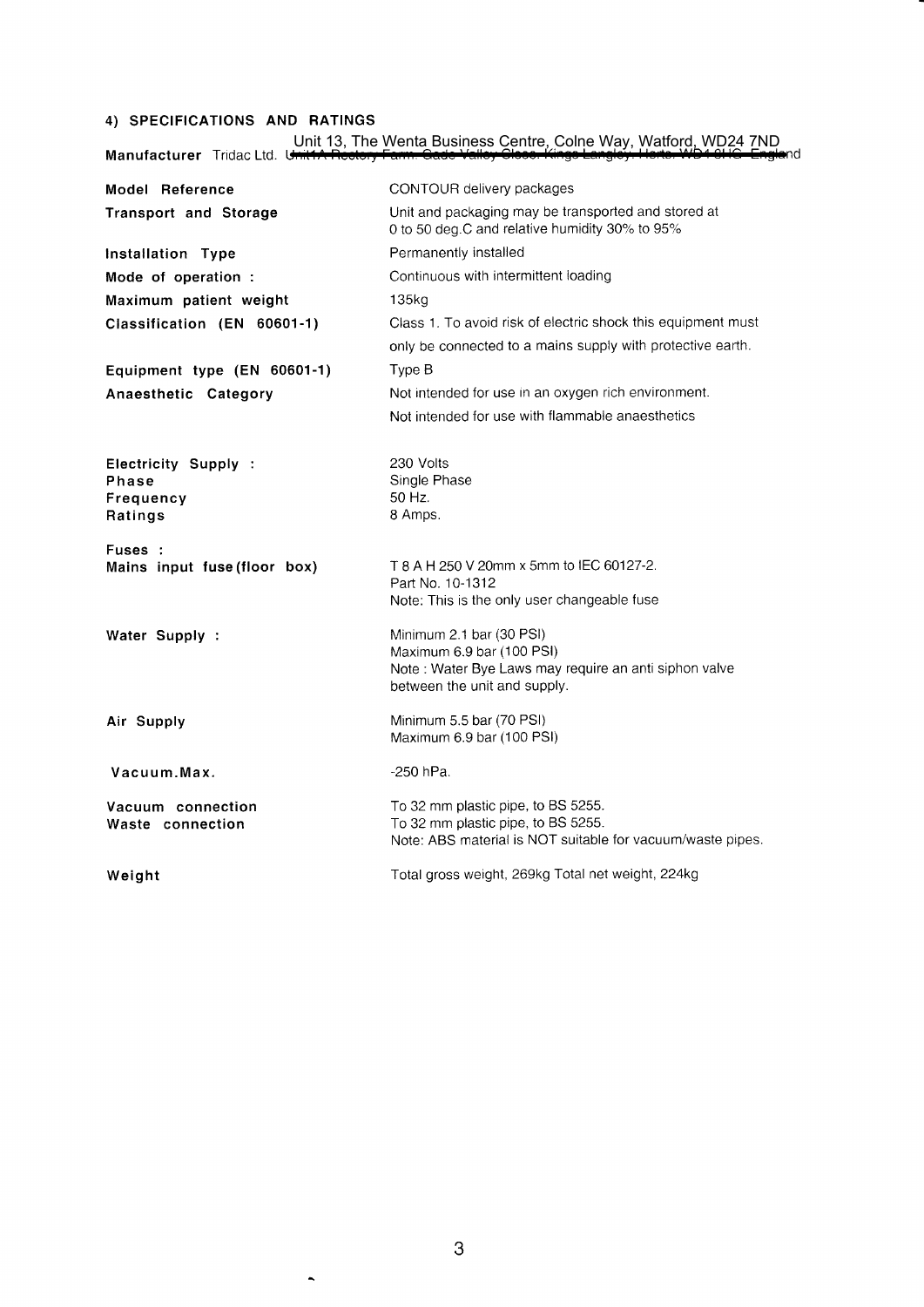## 5) CLEANING & MAINTENANCE

## Daily

Daily cleaning and maintenance should be carried out as specified in the individual equipment manuals.

## Annual

Annual maintenance must be carried out by trained and qualified service personnel, to whom Tridac will make available a maintenance shedule and service kit.

The Contour service kit P/No. 70-1206 covers the Trionic 5 unit and the CSM spittoon.

There is no service kit required for the actual chair.





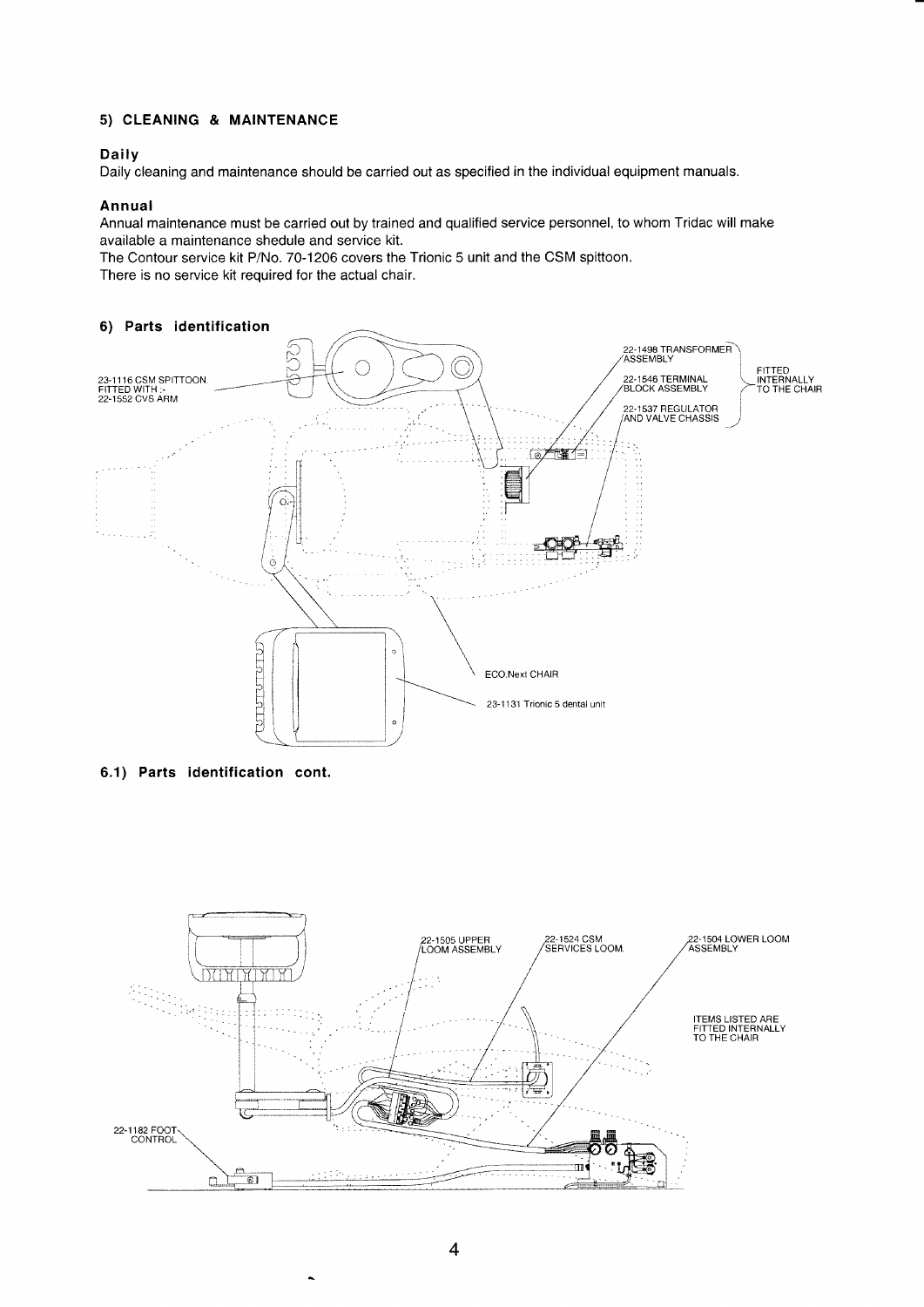## 6.2) Wiring layout and fuse locations



5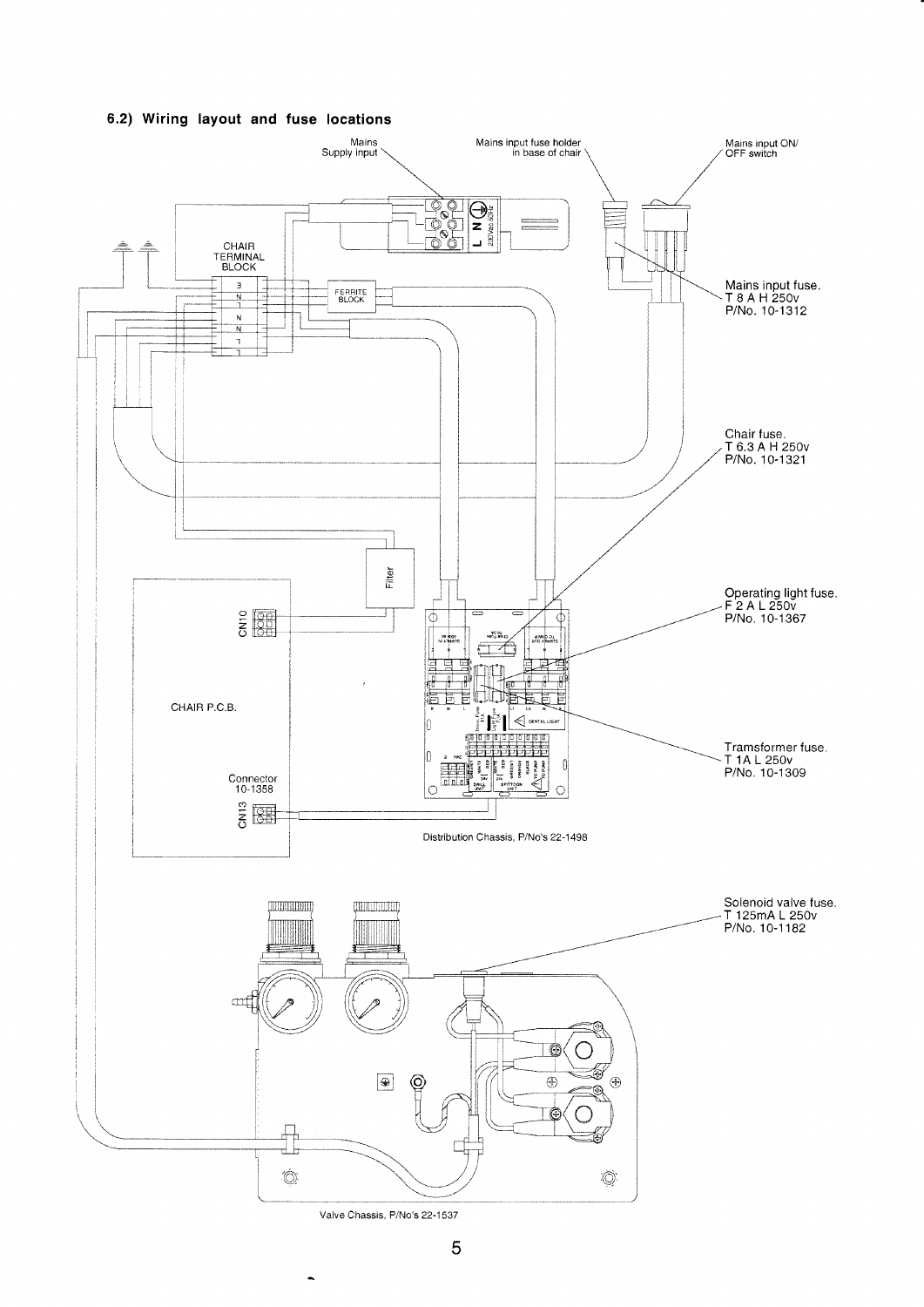## 7.) INSTALLATION

Installation must be carried out by the supplier of the equipment who will have the necessary qualified and trained staff.

When the equipment is being installed in a surgery that may produce waste amalgam, an amalgam separator conforming to the current edition of BS EN ISO <sup>1</sup>1 143 must be incorporated within the equipment or the waste water/suction line from it.

Collected waste must be disposed of via a registered hazardous waste collection service.

## 7.1) Chair Services

Service lines:

Waste and Vacuum lines. 40mm terminating in 32mm plastic pipe to B.S. 5255

Air and Water lines. 1Smm copper tube to B.S. 2871

Suction Pump switching wires. As required, see note below.

Electrical supply. Must be rated at 13Amps 230 volts 50 Hz

NOTE: The mains supply to the equipment must be provided via a double pole isolating switch conforming to BS 1363-4 or IEC 61058-1 for creepage distance and air clearances for a mains transient voltage of 4kV. The most convenient location of this would be on the wall adjacent to the exit door.

The fittings supplied with the equipment are suitable for connecting to the above mentioned service lines.

Ensure that the required services are availabie in accordance with the model chosen and the specifications. Refer to the installation plan 86-1158, a copy is attached to each chair when despatched. lf the positions shown are used, it will allow plenty of room for any ancillaries. When these locations are not achievable, we suggest you keep in mind the following.

The waste and suction line if applicable, should be positioned so that no undue strain is put on the tubing as the chair is raised and lowered, also that they may need to be accessed at some time in the future for cleaning purposes.

The service valves incorporate a screen filter that may need servicing and therefore should also be positioned to give easy access. Other services are less important from the servicing point of view and can be positioned less critically.

The electrical supply to the services area must conform to the standards required by the local electricity supply authority. Although the equipment is rated at 8 Amps, the supply wiring must be rated at 13 Amps 230 V 50 Hz.

Any necessary switching wires from a remote pump should also be included.

When provided, the switch wires from the suction manifold, are intended for Safety Extra Low Voltage (see section 4, specifications in the CSM spittoon manual) : Avoid the use of connecting cables which could be mistaken for mains wiring. Observe the ratings and recommendations on low voltage switching. Ensure that the low voltage circuit of the host system is fused at the lowest appropriate rating and that motor control gear of the host system does comply. Also note the comments on EMC in seetion 1.3).

CAUTION Clear any debris from all pipes including the water supply line,before connecting any equipment.

#### 7.1 .1) Preassembled Services

ln order to make installation as quick and easy as possible, we have already fitted the following items to the chair:

> MAINS input terminal block assembly Transformer assemblY Regulator and valve chassis Trionic 5 lower services loom and connection panel CSM spittoon services loom Trionic 5 unit mounting arm assembly